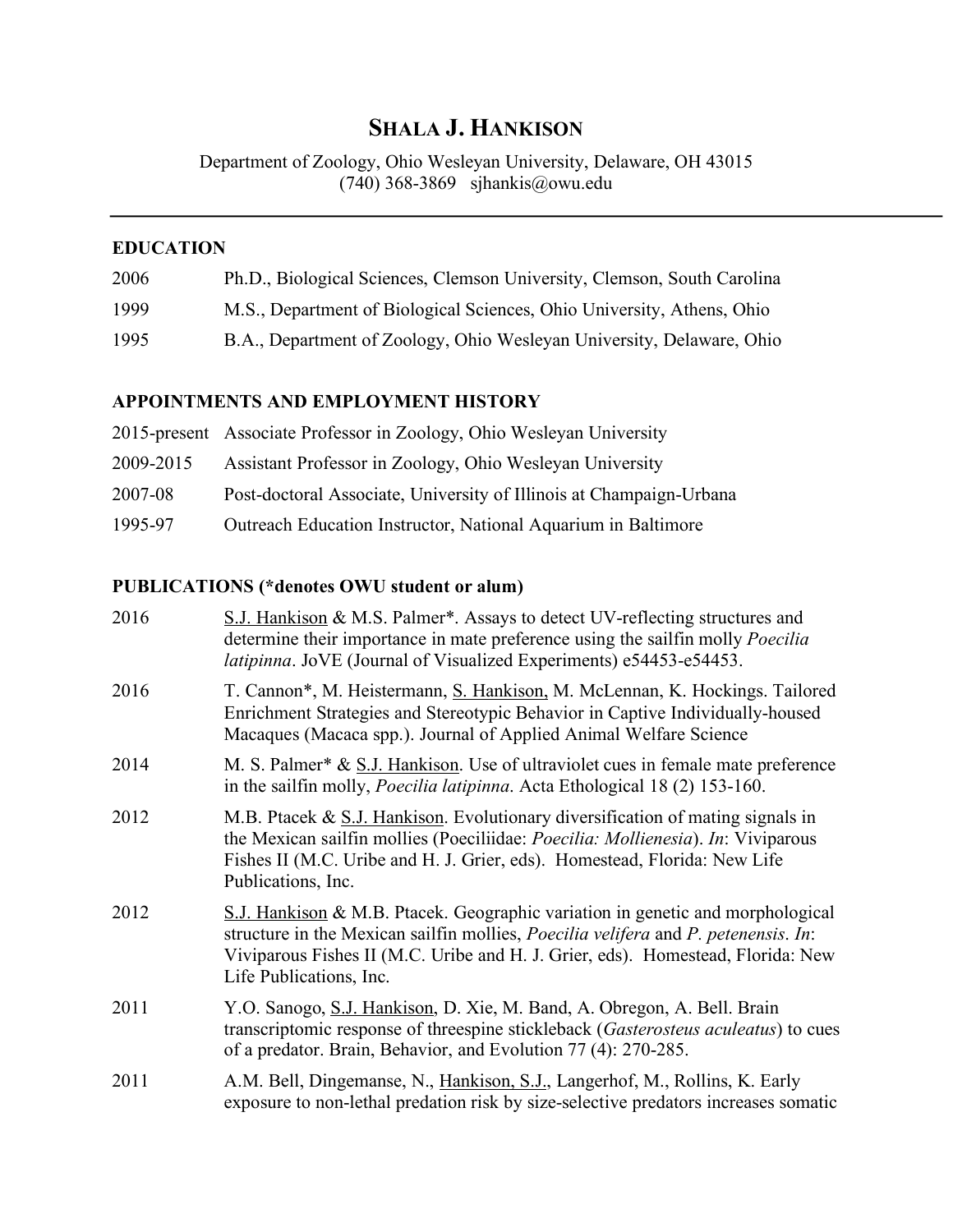|      | growth and decreases size at adulthood in threespined sticklebacks. Journal of<br>Evolutionary Biology 24(5) 943-953.                                                                                                                                                                        |
|------|----------------------------------------------------------------------------------------------------------------------------------------------------------------------------------------------------------------------------------------------------------------------------------------------|
| 2009 | A.M. Bell, S.J. Hankison, & K.L. Laskowski. The repeatability of behaviour: a<br>meta-analysis. Animal Behaviour 77:771-783.                                                                                                                                                                 |
| 2009 | M.B. Ptacek & $\underline{S}$ .J. Hankison. The pattern and process of speciation. In:<br>Evolution: the first four billion years (M. Ruse $&$ J. Travis, eds). Harvard<br>University Press.                                                                                                 |
| 2008 | S.J. Hankison & M.B. Ptacek. Geographic variation of genetic and phenotypic<br>traits in the Mexican sailfin mollies, Poecilia velifera and P. petenensis.<br>Molecular Ecology 17:2219-2233.                                                                                                |
| 2007 | S.J. Hankison & M.B. Ptacek. Comparing mating behaviors in the Mexican sailfin<br>mollies Poecilia velifera and Poecilia petenensis. Ethology 113:802-812.                                                                                                                                   |
| 2006 | S.J. Hankison, M.J. Childress, J.J. Schmitter-Soto, & M.B. Ptacek. Morphological<br>divergence within and between the Mexican sailfin mollies, Poecilia velifera and<br>P. petenensis. Journal of Fish Biology 68:1610-1630.                                                                 |
| 2003 | S.J. Hankison & M.R. Morris. Avoiding a compromise between sexual selection<br>and species recognition: female swordtail fish assess multiple species-specific<br>cues. Behavioral Ecology 14(2): 282-287.                                                                                   |
| 2003 | R.E. Lee, Jr. & <u>S.J. Hankison</u> . Acquisition of freezing tolerance in early autumn<br>and seasonal changes in gall water content influence inoculative freezing of gall<br>fly larvae, <i>Eurosta solidaginis</i> (Diptera, Tephritidae). Journal of Insect<br>Physiology 49: 385-393. |
| 2002 | S.J. Hankison & M.R. Morris. Sexual selection and species identification in the<br>pygmy swordtail, Xiphophorus pygmaeus: conflicting preferences. Behavioral<br>Ecology and Sociobiology 51: 140-145.                                                                                       |
|      |                                                                                                                                                                                                                                                                                              |

#### **Manuscripts in progress**

K.V. Summers\* & S.J. Hankison. Influence of Social Behavior on Asian Elephant (Elephas Maximus) Dusting in Captivity.

#### **GRANTS and SCHOLARSHIPS**

- 2015 Theory to Practice Grant (TPG) on the Influence of Courtship behaviors on Paternity in the Sailfin Molly, *Poecilia latipinna*
- 2013 Thomas E. Wenzlau (TEW) Grants for Faculty. Enhancement of Animal Behavior Classroom Exercises through the Use of the State-of-the-Art Recording Software, "The Observer."
- 2011 National Science Found (NSF) Grant Collaborator, "Maternal and paternal effects on behavior in threespined sticklebacks" with Alison Bell and Katie McGhee.
- 2011 Thomas E. Wenzlau (TEW) Grants for Faculty. Use of a new DNA sequencing technique in the identification and use of major histocompatibility complex (MHC) molecules in fishes. Tami Panhuis, Co-PI.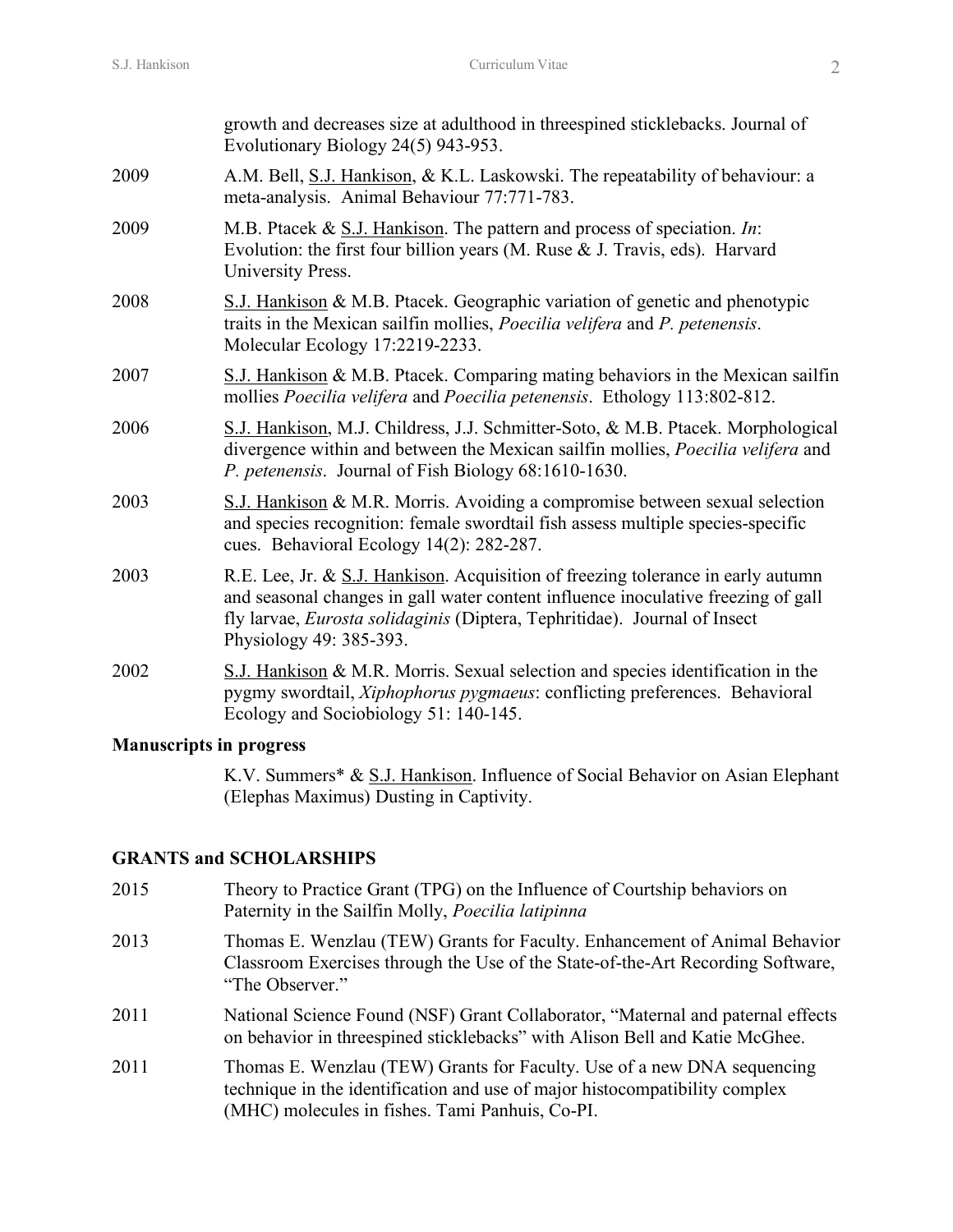| 2010          | Theory to Practice Grant (TiPiT). Does the MHC complex influence female<br>mating preferences in livebearing fish, <i>Poecilia latipinna</i> ? Tami Panhuis, Co-PI. |
|---------------|---------------------------------------------------------------------------------------------------------------------------------------------------------------------|
| 2008          | Postdoctoral Research Leave Fellowship, American Association of University<br>Women                                                                                 |
| 2005          | P.E.O. Scholar Award                                                                                                                                                |
| 2005          | Wade Stackhouse Graduate Fellowship                                                                                                                                 |
| 2004-2005     | Clemson University Graduate Student Association Travel Awards (multiple)                                                                                            |
| 2003          | Sigma Xi Grants In Aid of Research                                                                                                                                  |
| <b>AWARDS</b> |                                                                                                                                                                     |
| 2016          | Sherwood Dodge Shankland Award for Encouragement of Teachers, Ohio<br>Wesleyan University                                                                           |
| 2005          | Best Graduate Student Presentation, Natural Resources Research Symposium,<br><b>Clemson University</b>                                                              |
| 2004          | R.C. Edwards Outstanding Graduate Assistant Award (for Teaching and                                                                                                 |

# Research) Clemson University **PROFESSIONAL PRESENTATIONS**

| 2017 | K. Summers* & S.J. Hankison. Elephant dusting: an example of behavioral<br>influences. Animal Behavior (regional conference, poster)                                                                                                                                  |
|------|-----------------------------------------------------------------------------------------------------------------------------------------------------------------------------------------------------------------------------------------------------------------------|
| 2014 | S. Gorbett* & S.J. Hankison. Social behavior and sex ratio in Poecilia latipinna.<br>IV International Symposium on Viviparous Fishes (invited talk)                                                                                                                   |
| 2014 | S. Gorbett * & S.J. Hankison. Impact of male-female ratio on male behaviors in<br><i>Poecilia latipinna.</i> The Society for the Study of Evolution (poster)                                                                                                          |
| 2012 | C.A. Smith*, L Tuhela-Reuning & S.J. Hankison. A morphological study of the<br>gonopodia of the Mexican sailfin mollies, Animal Behavior (regional conference,<br>poster)                                                                                             |
| 2011 | M.S. Palmer* & S.J. Hankison. Ultraviolet vision and mate choice in the sailfin<br>molly. Society for Integrative and Comparative Biology (poster)                                                                                                                    |
| 2008 | A.M. Bell, S.J. Hankison & K. Laskowski. The repeatability of behavior: a meta<br>analysis. International Society of Behavioral Ecology (poster)                                                                                                                      |
| 2007 | S.J. Hankison. Understanding population divergence in the Mexican sailfin<br>mollies, Animal Behavior Society (contributed talk)                                                                                                                                      |
| 2006 | S.J. Hankison & M.B. Ptacek. Geographical variation in morphological and<br>population and population genetic structure in the Mexican sailfin mollies, III<br>International Symposium on Viviparous Fishes $(1st$ author on poster, $2nd$ author on<br>invited talk) |
| 2006 | S.J. Hankison. Geographical variation in population genetic structure in the<br>Mexican sailfin mollies, Southeastern Population Ecology and Evolutionary<br>Genetics (poster)                                                                                        |
| 2006 | S.J. Hankison. Variation in alternative male mating behaviors in Mexican sailfin<br>mollies. Animal Behavior Society (contributed talk)                                                                                                                               |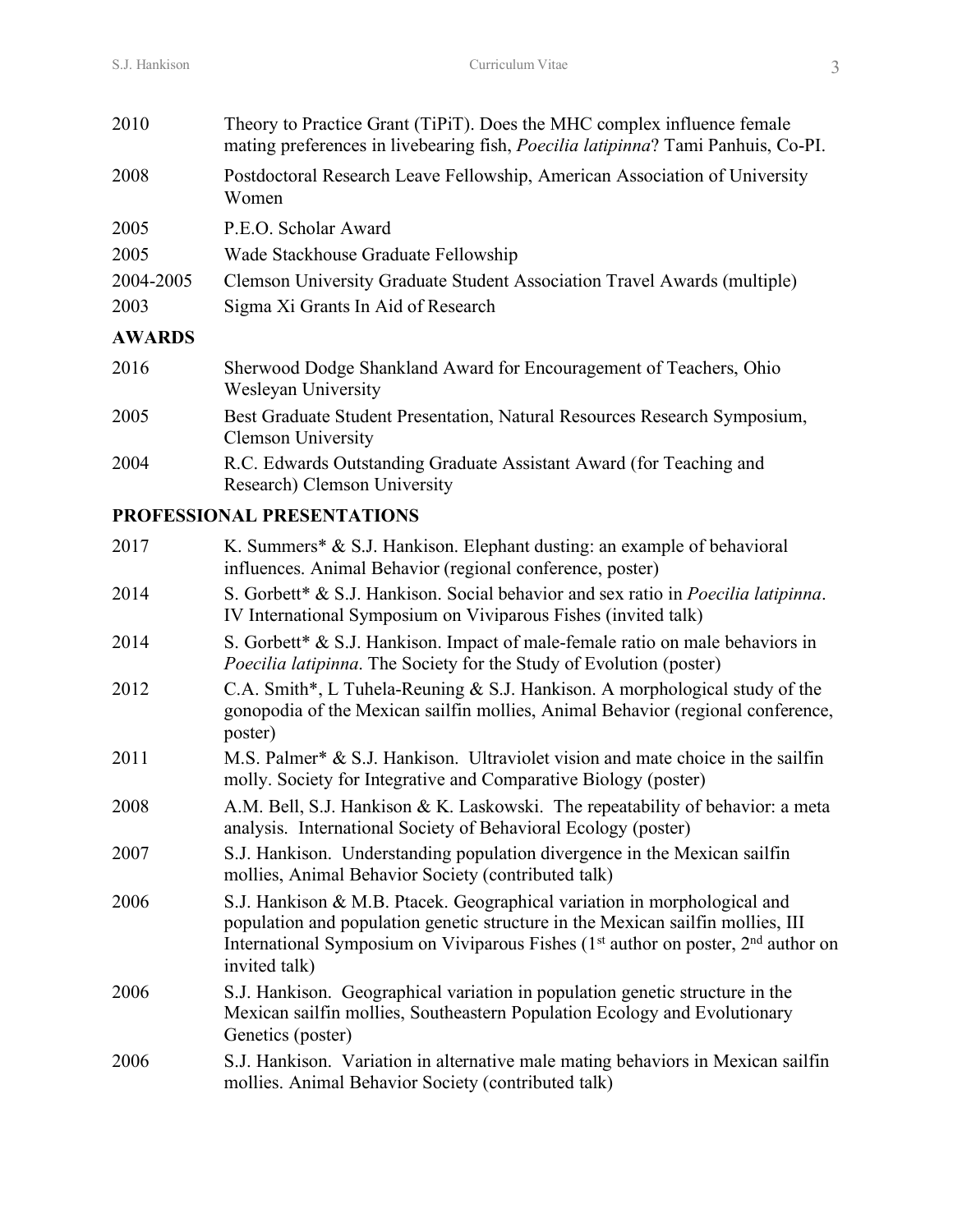| 2005           | S.J. Hankison. Population divergence in the Mexican sailfin mollies. The Society<br>for the Study of Evolution (contributed talk)                                                                                                                                                         |
|----------------|-------------------------------------------------------------------------------------------------------------------------------------------------------------------------------------------------------------------------------------------------------------------------------------------|
| 2005           | S.J. Hankison. Population divergence in the Mexican sailfin mollies, P. velifera<br>and P. petenensis. Southeastern Ecology and Evolution Conference (poster)                                                                                                                             |
| 2005           | S.J. Hankison. Fish, genetics, and what males like: studying sexual selection,<br>population genetics, and conservation at Clemson University. Teacher's<br>workshop on genetics and biotechnology (invited talk).                                                                        |
| 2004           | S.J. Hankison. Population divergence in behavior in Mexican sailfin mollies.<br>Southeastern Ecology, Population Genetics, and Evolution (contributed talk)                                                                                                                               |
| 2004           | H. Rodd, A. Price, S.J. Hankison, W.M. Greggs III, S.C. Darley, M. Childress &<br>M.B. Ptacek. Is the guppy's sensory bias for orange a pre-existing bias? The<br>Society for the Study of Evolution (poster)                                                                             |
| 2004           | S.J. Hankison & M.B. Ptacek. Comparative study of three species of Mexican<br>sailfin mollies. Animal Behavior Society (contributed talk)                                                                                                                                                 |
| 2004           | S.J. Hankison. Population divergence in morphology in the Mexican sailfin<br>mollies Poecilia velifera and P. petenensis. Southeastern Ecology and Evolution<br>(contributed talk)                                                                                                        |
| 2003           | S.J. Hankison. The role of geography and sexual selection in explaining<br>morphological divergence among populations of Mexican sailfin mollies, The<br>Society for the Study of Evolution (poster)                                                                                      |
| 2002           | S.J. Hankison. Intraspecific population variation and population divergence in<br>Mexican Sailfin Mollies, South Eastern Ecology, Population Genetics, and<br>Evolution (contributed talk)                                                                                                |
| 2001           | S.J. Hankison & R.E. Lee. Water content of the gall regulates susceptibility to<br>inoculative freezing in larvae of the goldenrod gall fly, <i>Eurosta solidaginis</i> ,<br>Society for Integrative and Comparative Biology, Chicago, IL. American<br>Zoologist $40(6)$ : 1045. (poster) |
| 2000           | S.J. Hankison & M.R. Morris. Minimizing mistakes in species recognition,<br>Animal Behavior Society (contributed talk)                                                                                                                                                                    |
| 1999           | S.J. Hankison & M.R. Morris. Sexual selection and species identification in<br>Xiphophorus pygmaeus, Animal Behavior Society (contributed talk)                                                                                                                                           |
| <b>SERVICE</b> |                                                                                                                                                                                                                                                                                           |
| 2018-          | <b>Faculty Personnel Committee</b>                                                                                                                                                                                                                                                        |
| 2015-          | Faculty partner for the women's golf team                                                                                                                                                                                                                                                 |
| 2015-          | Membership Committee, Sigma Xi (Scientific Research Society)                                                                                                                                                                                                                              |

- 2016-2018 Chair, Department of Zoology
- 2016-2018 Student Symposium Organizer
- 2017 Hiring committee for Athletic Director
- 2016-17 Animal Behavior Society Student Grant Reviewer
- 2016-17 Committee on Women and Gender
- 2015-16 Howard Hughes Medical Institute OWU grant proposal group
- 2010-16 OWU Committee on Teaching, Learning, and Cross-Cultural Programs (chair 2013-14)